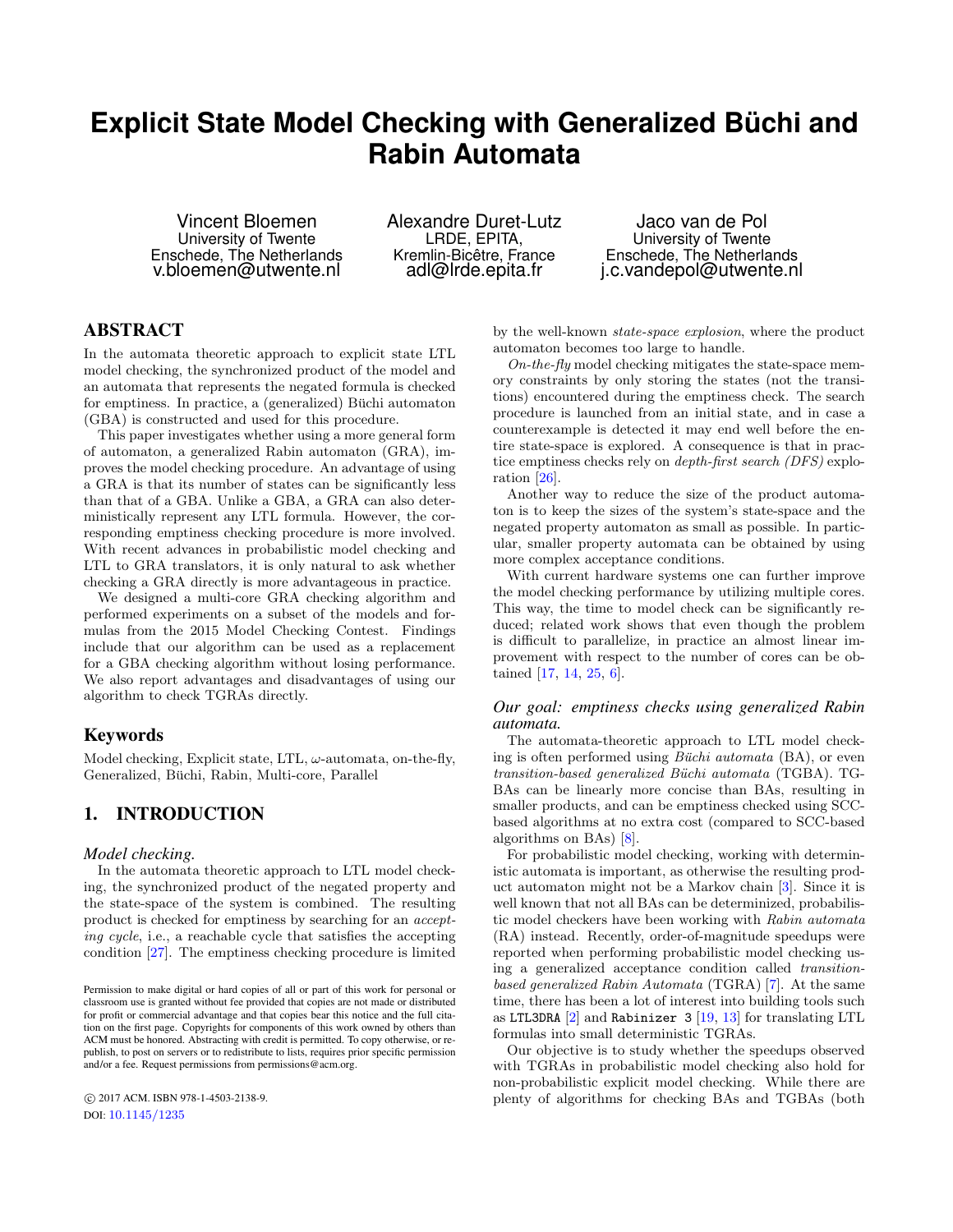sequentially and multi-core) [\[26,](#page-9-1) [14,](#page-9-3) [25,](#page-9-4) [6\]](#page-9-5). In the case for Rabin there is only a recent work on a GPU algorithm for checking (non-generalized) RAs [\[28\]](#page-9-11) and a TGRA checking algorithm for probabilistic model checking [\[7\]](#page-9-8).

None of these works address our question: is there any advantage to using transition-based Generalized Rabin Automata (TGRA) over transition-based Generalized Büchi Automata (TGBA)? To do so, we introduce a multi-core emptiness-check procedure for TGRA. We implemented it in LTSmin [\[18\]](#page-9-12), and benchmark several model-checking tasks realized using TGRA or TGBA. Note that in our case, the determinism of the automaton is not important.

We should also point out that having an efficient emptiness check for TGRA has more applications than just model checking, because the generalized Rabin acceptance can be thought of as a normal form for any acceptance condition. Such a TGRA emptiness check could therefore be useful to  $\omega$ -automata libraries such as Spot  $[10]$  that work with automata using arbitrary acceptance conditions [\[1\]](#page-8-1). Currently,  $\omega$ -automata are converted into TGBAs before being emptiness-checked. A recent tool is LTL3HOA, which produces automata with an arbitrary acceptance condition.

#### *Overview.*

The remainder of the paper is structured as follows. We provide preliminaries in [Section 2](#page-1-0) and present our algorithm in [Section 3.](#page-2-0) We discuss related work in [Section 4.](#page-5-0) Implementation details and experiments are discussed in [Section 5](#page-5-1) and we conclude in [Section 6.](#page-8-2)

# <span id="page-1-0"></span>2. PRELIMINARIES

We define  $\omega$ -automata using acceptance conditions that are positive Boolean formulas over terms like  $\textsf{Fin}(T)$  (the transitions in T should be seen finitely often) or  $\text{Inf}(T)$  (infinitely often). This convention, inspired from the HOA format [\[1\]](#page-8-1) allows us to express all traditional acceptance conditions, and is similar to the formalism used by Emerson & Lei 30 years ago [\[12\]](#page-9-14) using state-based acceptance.

DEFINITION 1 (TELA). A transition-based Emerson-Lei automaton (TELA) is a tuple  $\mathcal{A} = (\Sigma, Q, q_0, \delta, Acc)$ where  $\Sigma$  is an alphabet,  $Q$  is a finite set of states,  $q_0 \in Q$ is the initial state,  $\delta \subseteq Q \times \Sigma \times Q$  is a transition relation, Acc is a positive Boolean function over terms of the form Fin(T) or  $\text{Inf}(T)$  for any subset  $T \subseteq \delta$ . For a transition  $t \in \delta$  we note  $t^s$  its source,  $t^{\ell}$  its label, and  $t^d$  its destination:  $t = (t^s, t^{\ell}, t^d)$ .

The runs of A are infinite sequences of consecutive transitions:

$$
\text{Runs}(\mathcal{A}) = \{ \rho \in \delta^{\omega} \mid \rho(0)^s = q_0 \land \forall i \geq 0 : \rho(i)^d = \rho(i+1)^s \}
$$

The acceptance of a run  $\rho$  is defined by evaluating the  $acceptance condition Acc over  $\rho$  such that:$ 

- $\mathsf{Fin}(T)$  is true iff all the transitions in T occur finitely often in ρ.
- $\textsf{Inf}(T)$  is true iff some transitions in T occurs infinitely often in ρ.

Let  $\rho^{\ell} \in \Sigma^{\omega}$  be the word recognized by a run  $\rho \in \text{Runs}(\mathcal{A})$ defined by  $\rho^{\ell}(i) = \rho(i)^{\ell}$  for all  $i \geq 0$ . The language of A is the set of all words  $\rho^{\ell}$  recognized by some accepting run  $\rho$ .



<span id="page-1-1"></span>Figure 1:  $(A_1)$  a deterministic transition-based generalized Büchi automaton recognizing  $\mathsf{GF}a \wedge \mathsf{GF}b$ .  $(\mathcal{A}_2)$ a non-deterministic transition-based Büchi automaton recognizing FGa.  $(A_3)$  a deterministic transitionbased co-Büchi automaton recognizing  $FGa$ .

A Transition-based Generalized Büchi Automaton (TGBA) is a TELA where  $Acc = \text{Inf}(T_1) \wedge \text{Inf}(T_2) \wedge \ldots \wedge$  $\text{Inf}(T_n)$  for some n, meaning that any accepting run has to visit infinitely often one transition from each set  $T_i$ .

As an example, automaton  $A_1$  from [Figure 1](#page-1-1) represents a TGBA for the formula  $GFa \wedge GFb$ . Here, the formula is satisfied if both  $\bullet$  and  $\bullet$  are visited infinitely often. These marks respectively represent taking the actions a and b.

The two automata  $A_2$  and  $A_3$  from [Figure 1](#page-1-1) represent the formula  $FGa$  using different acceptance conditions:  $A_2$  is a Transition-based Büchi Automaton while  $A_3$  is a Transitionbased co-Büchi Automaton. Both automata are minimal in their number of states and illustrate that allowing Fin acceptance can reduce the size of the automaton. Moreover,  $A_3$  is a deterministic automaton, whereas no equivalent deterministic BA exists.

A Transition-based Generalized Rabin Automaton (TGRA) is a TELA where Acc has the form  $\bigvee_{i=1}^{n} \big(\mathsf{Fin}(F_i) \ \wedge \ \mathsf{Inf}(I_i^1) \ \wedge \ \mathsf{Inf}(I_i^2) \ \wedge \ \ldots \ \wedge \ \mathsf{Inf}(I_i^{\ell_i})\big) \ \ \text{ for }$ some values of n, and  $\ell_1, \ell_2, \ldots, \ell_n$ . This is a generalization of Rabin acceptance in the sense that in Rabin acceptance  $\ell_i = 1$  for all i. Each conjunctive clause of the form  $\mathsf{Fin}(F_i) \wedge \mathsf{Inf}(I_i^1) \wedge \mathsf{Inf}(I_i^2) \wedge \ldots \wedge \mathsf{Inf}(I_i^{\ell_i})$  is called a generalized Rabin pair (GRP).

[Figure 2](#page-2-1) depicts a deterministic TGRA  $(A_4)$  and a nondeterministic TGBA  $(A_5)$ , both representing the property  $FG(Fa \cup b)$ .  $\mathcal{A}_4$  is accepting if either **0** is visited infinitely often without visiting  $\bullet$  infinitely often, or if  $\bullet$  is visited finitely often and both  $\bullet$  and  $\bullet$  are visited infinitely often. Only one of the two GRPs has to be satisfied. In this case, by comparing  $A_4$  and  $A_5$  we can (again) observe that Fin acceptance aids in both reducing the size of the automaton and causes the automata to be deterministic.

Since generalized Rabin acceptance is just a disjunction of GRPs, it can serve as a normal form for any acceptance condition. Any acceptance condition can be converted into generalized Rabin acceptance by distributing ∧ over ∨ to obtain a disjunctive normal form, and then replacing any conjunctive clause of the form  $\textsf{Fin}(F^1) \wedge \textsf{Fin}(F^2) \wedge$  $\ldots \wedge \mathsf{Fin}(F^{m}) \wedge \mathsf{Inf}(I^1) \wedge \mathsf{Inf}(I^2) \wedge \ldots \wedge \mathsf{Inf}(I^{\ell}) \,\, \text{by the GRP}$  $\textsf{Fin}(\bigcup_{i=1}^n F^i) \wedge \textsf{Inf}(I^1) \wedge \textsf{Inf}(I^2) \wedge \ldots \wedge \textsf{Inf}(I^{\ell}).$  This conversion can be done without changing the transition structure of the automaton; its only downside is that it may introduce an exponential number of GRPs.

DEFINITION 2 (SCC). Given a TELA of the form  $A =$  $(\Sigma, Q, q_0, \delta, Acc),$  a partial Strongly Connected Component (partial SCC) is a pair  $C := (C_Q, C_\delta) \in 2^Q \times 2^\delta$  with  $C_Q \neq \emptyset$ such that any ordered pair of states of  $C_Q$  can be connected by a sequence of consecutive transitions from  $C_{\delta}$ . We say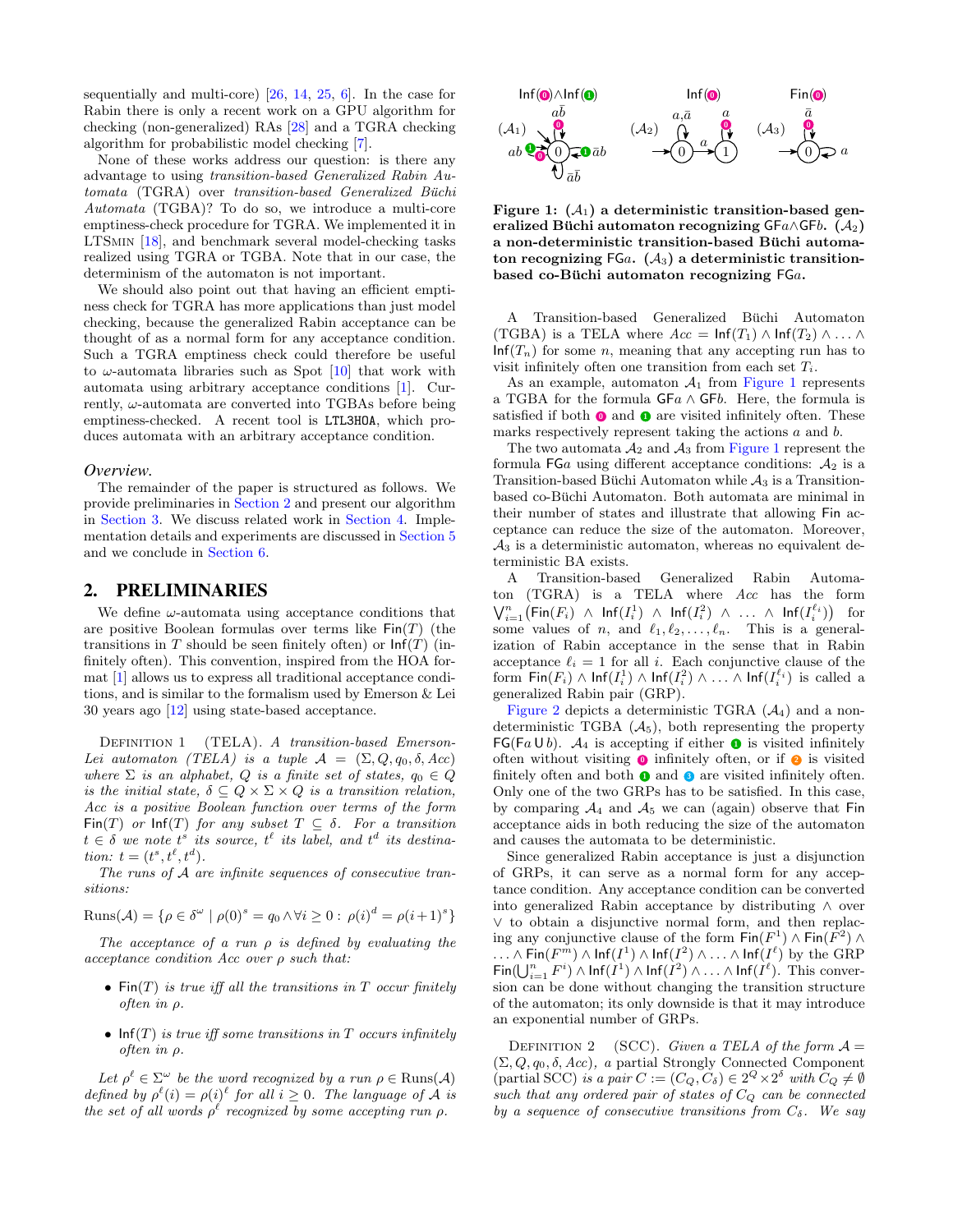

<span id="page-2-1"></span>Figure 2: Two automata recognizing  $FG(Fa \cup b)$ . (A<sub>4</sub>) a deterministic transition-based generalized-rabin automaton with two pairs.  $(A_5)$  a non-deterministic transition-based generalized Büchi automaton.

that  $C$  is a maximal  $SCC$  if  $C$  is maximal with respect to inclusion, thus the case where both  $C_Q$  and  $C_\delta$  cannot be extended. An SCC is called trivial if  $C_{\delta} = \emptyset$ , and hence  $C_{\Omega}$ consists of a single state.

In a TGBA with *n* acceptance sets of the form  $\text{Inf}(T_1) \wedge$ ...∧Inf( $T_n$ ), finding an accepting run boils down to searching for a trace from the initial state to a reachable partial SCC C for which  $\forall_{1 \leq i \leq n} : T_i \cap C_\delta \neq \emptyset$  holds, i.e., a partial SCC that intersects each acceptance set.

An accepting run on a GRP with Acc of the form  $\textsf{Fin}(F) \wedge$  $\text{Inf}(I^1) \wedge \text{Inf}(I^2) \wedge \ldots \wedge \text{Inf}(I^{\ell})$  is found by searching for a trace from the initial state to a reachable partial SCC C for which  $\forall_{1 \leq i \leq \ell} : I_i \cap C_\delta \neq \emptyset$  and  $F \cap C_\delta = \emptyset$  hold, i.e., a partial SCC that contains a transition from every Inf set and no transition from the Fin set.

Note that it is always valid in a TGBA to take  $C_{\delta}$  (and  $C_Q$ ) to be maximal with respect to inclusion. In the case for a TGRA this is not always the possible since Fin transitions must be prevented in  $C_{\delta}$ . In case a Fin transition cannot be avoided in  $C_{\delta}$ , then C cannot be an accepting SCC.

# <span id="page-2-0"></span>3. ALGORITHM FOR TGRA EMPTINESS

In this section we present an algorithm for checking emptiness on TGRAs. We start by splitting up the TGRAs into individual generalized Rabin pairs, and show how these can be checked efficiently.

## <span id="page-2-5"></span>3.1 Checking each Rabin pair separately

Checking TGRAs can be achieved by checking each Rabin pair separately, as shown in [Algorithm 1.](#page-2-2) In case an accepting cycle is found in the GRPAcc, that subprocedure should report Acc and exit. Thus, in case none of the GRPAcc sub-procedures report acceptance, the algorithm returns with No\_Acc. We assume that prior to each GRPAcc call, we have no knowledge on the individual GRPs and therefore treat them equally and separately. In theory, this assumption may lead to missed opportunities. For example, consider the case where  $\text{GRP}_1 = \text{GRP}_2$ , or even an overlap in the Fin and/or Inf fragments of the GRPs could be a reason for combining gained information.

#### *Parallel GRA checking.*

After a GRPAcc call has finished, the next Rabin pair is selected and a new sub-procedure is started, until all  $n$ 

| <b>Algorithm 1:</b> Checking GRA by checking each GRP                         |  |
|-------------------------------------------------------------------------------|--|
| 1 function TGRACHECK $(Q, q_0, \text{TGRA} = {\text{GRP}_1, , \text{GRP}_n})$ |  |

<span id="page-2-2"></span>2 | forall  $i \in \{1, \ldots, n\}$  do

```
\mathsf{3} GRPAcc(Q, q_0, \text{GRP}_i)
```

```
4 return No_Acc // No GRPAcc call reported Acc
```
pairs have been checked. Since we are working in a multicore environment, we can assign different worker instances to different Rabin pairs. Suppose there are  $P$  workers available, we can choose to either use all  $P$  workers for checking a single Rabin pair, or we can distribute the workers over the different pairs. By distributing the workers evenly, for  $n$ Rabin pairs, each pair is checked by  $\frac{P}{n}$  workers.

One advantage of checking each pair in parallel is that the total workload can be better spread out over the available workers, i.e., there is less contention in the data structures since the probability of interfering with different search instances is reduced. Another advantage could be that counterexamples may be detected faster in this setting; suppose for example that only the nth pair contains a counterexample, assuming that the counterexample is detected by visiting only part of the state-space, this prevents the complete state-space from being searched  $n - 1$  times.

A disadvantage is that the data structures used have to be copied for every Rabin pair search. This means that by checking all pairs in parallel, approximately  $n$  times more memory is required<sup>[1](#page-2-3)</sup>.

## 3.2 GRP checking algorithm

Throughout this section we consider checking a GRP with acceptance of the form  $Acc = (F, \mathcal{I} = \{I^1, \ldots, I^{\ell}\}).$ 

## *Abstract idea of the algorithm.*

The general idea of the algorithm, which we present in [Al](#page-3-0)[gorithm 2,](#page-3-0) is to perform an SCC computation on the graph without allowing any  $F$  transitions from being part of the SCCs. As a result, we obtain SCCs that contain all edges except for the  $F$  transition ones. Formally, we have that each SCC C is a partial SCC that is maximal on the GRP  $\mathcal{A}_{\delta\setminus F} := (\Sigma, Q, q_0, \delta \setminus F, Acc).$  C is an accepting SCC if  $\forall_{1\leq i\leq \ell}: C_{\delta}\cap I^{i}\neq\emptyset$ , i.e., every  $I^{i}$  set intersects the transitions of C. By definition of  $\mathcal{A}_{\delta\setminus F}$ , we have that  $C_{\delta}\cap F=\emptyset$ . If C is also reachable from  $q_0$  via transitions from  $\delta$  (including  $F$  transitions), it can be reported as a counterexample.

#### *Preventing* F *transitions to be considered.*

The algorithm detects the above-mentioned 'constrained' SCCs in linear time and in an on-the-fly setting, without relying on visiting states multiple times<sup>[2](#page-2-4)</sup>. It does so by performing a constrained SCC decomposition of  $A$  from  $q_0$ . Once a transition  $t = (t^s, t^{\ell}, t^d) \in F$  is encountered, state  $t^d$  is stored in a so-called Fstates set and  $t$  is further disregarded since t cannot appear in any accepting cycle. Once

<span id="page-2-3"></span><sup>1</sup>All global (shared) data structures have to be copied for the  $n$  pairs, but the memory overhead for the local data structures remains the same.

<span id="page-2-4"></span><sup>2</sup>The parallel search is based on swarmed verification, making it unlikely that states are visited only once in practice, but in theory and in a sequential setting this is not necessary for correctness.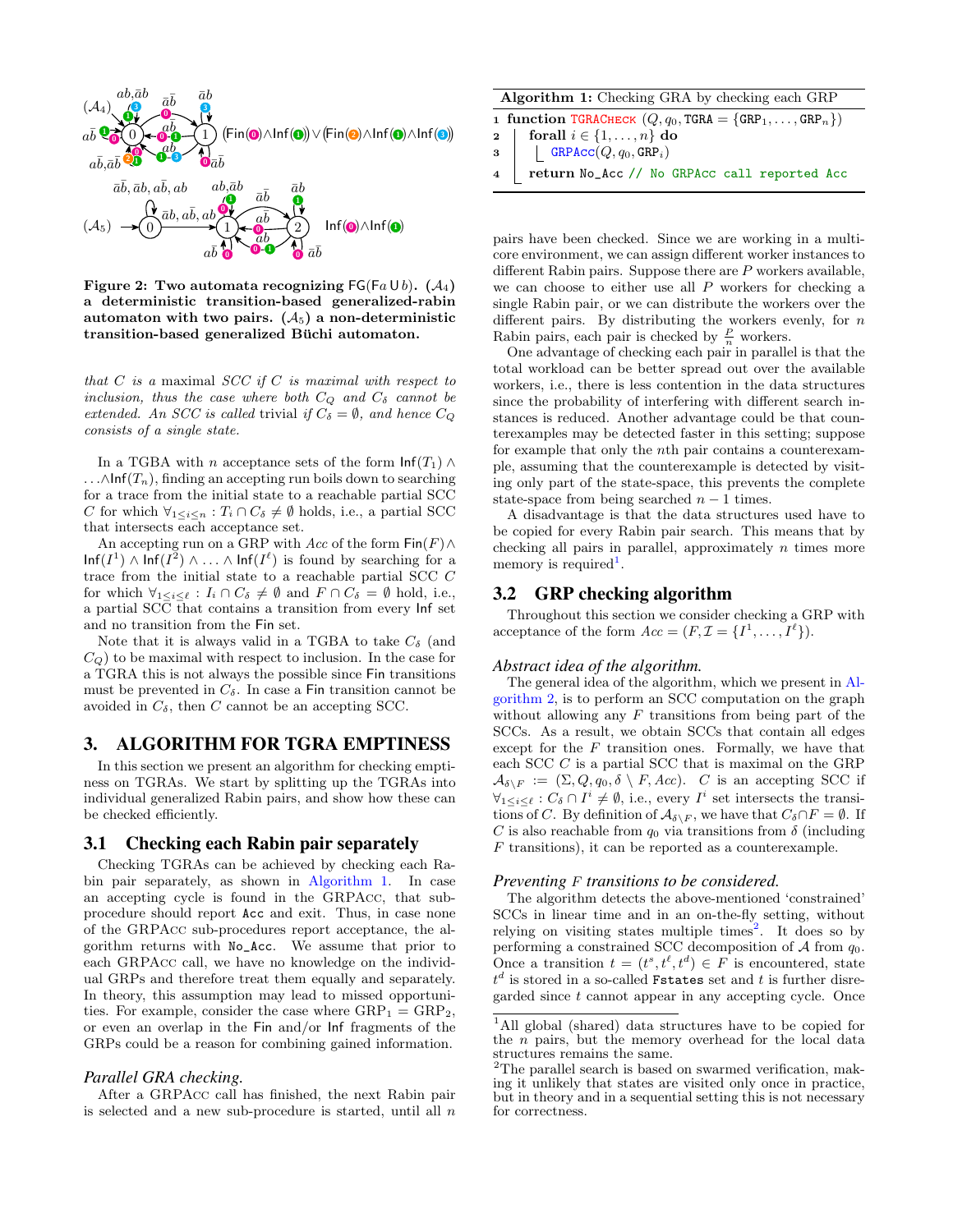

<span id="page-3-1"></span>Figure 3: Example of running an emptiness check on an GRA with two pairs.  $C_1$ ,  $C_2$ , and  $C_3$  represent components (not necessarily strongly connected) that do not contain any transition in the sets  $\bullet$  or  $\bullet$ . Workers doing the emptiness check for the first pair will first explore  $C_1 \cup C_3$ , attempting to find a cycle satisfying  $Inf(① \wedge Inf(②)$  without crossing the  $\bullet$ -transitions leading to  $u$  and  $t$ . If no accepting cycles are found, they will continue their exploration in  $C_2$ , starting in states u and v, and ignoring all transitions going back to  $C_1 \cup C_3$ . Workers doing the emptiness for the second pair, will similarly first look for cycles satisfying  $\text{Inf}(\textbf{0})$  in  $C_1 \cup C_2$ , postponing the exploration of  $C_3$  that is only accessible via a **3**-transition.

this search is finished, all states are marked as Dead and all  $SCCs$  are decomposed on the subgraph  $A'$ , which is formed by a reachability from  $q_0$  over the transitions  $\delta \backslash F$ . In case a non-trivial SCC contains transitions from all  $I^i$  sets we have detected a counterexample. Otherwise, we pick a state  $s$ from the Fstates set and repeat the same procedure (using  $q_0 := s$ . For this state s there are two cases:

- 1. s is marked Dead, meaning that it was added to Fstates but it was also reachable in  $\mathcal{A}'$  (without taking any  $F$  transitions). Thus, we have already addressed this state and can ignore it. The state s is correspondingly removed from Fstates.
- 2. s is not marked Dead, meaning that s is not part of  $A'$ and we launch a new SCC decomposition from s.

The search procedure is illustrated in [Figure 3.](#page-3-1) Here, two GRPs are checked separately. Note that due to the way how **O** and **3** are located in the automaton, the initial searches for the first and second pair lead to different components. The search for pair 1 detects  $\mathcal{A}'_1 = C_1 \cup C_3$  (avoiding 0) and the search for pair 2 detects  $\mathcal{A}'_2 = C_1 \cup C_2$  (avoiding **3**. Consider the search for pair 1, after the initial search it found the **Fstates**  $u$  and  $t$ . Both have not been explored so suppose that  $u$  is arbitrarily chosen as a 'new' initial state. We assume that the search from u visits all states in  $C_2^3$  $C_2^3$ . If now the edge is found from v to r, thus from  $C_2$  to  $C_1$ ,

we must not allow this transition to form a cycle as it would contain the  $\bullet$  mark. Since the search from u is initiated after the search from  $q_0$  is complete, r is already marked Dead and thus ignored. In fact, even when we allow the search from  $u$ to start before all states in  $C_1 \cup C_3$  are marked Dead it may in the worst case only add redundant explorations. This is because the edge from  $s$  to  $u$  is never really considered as an edge in the SCC decomposition and hence no cycle can be formed with a  $\bullet$  mark.

<span id="page-3-14"></span><span id="page-3-9"></span><span id="page-3-8"></span><span id="page-3-6"></span><span id="page-3-5"></span><span id="page-3-4"></span><span id="page-3-3"></span><span id="page-3-0"></span>

|                         | Algorithm 2: Algorithm for checking a GRP                                  |  |  |  |  |  |  |
|-------------------------|----------------------------------------------------------------------------|--|--|--|--|--|--|
| $\mathbf{1}$            | function GRPAcc $(Q, q_0,$ GRP = $(F_M, \mathcal{I}_M))$                   |  |  |  |  |  |  |
| $\mathbf 2$             | $\forall s \in Q : \mathcal{S}(s) := (\{s\}, \emptyset)$ // Initialize map |  |  |  |  |  |  |
| 3                       | Visited := Dead := $\emptyset$ // Sets                                     |  |  |  |  |  |  |
| $\overline{\mathbf{4}}$ | $R := \emptyset$ // Roots stack of $(ac, state)$ pairs                     |  |  |  |  |  |  |
| 5                       | Fstates := $\{q_0\}$ // Cyclic list of init states                         |  |  |  |  |  |  |
| 6                       | while $\neg \texttt{Fstates.isEmpty}()$ do                                 |  |  |  |  |  |  |
| 7                       | $s :=$ Fstates.pickState $()$                                              |  |  |  |  |  |  |
| 8                       | if $s \notin$ Dead then GRPACCRECUR $(\emptyset, s)$                       |  |  |  |  |  |  |
| 9                       | $F$ states.removeState $(s)$                                               |  |  |  |  |  |  |
| 10                      | return // No Acc got reported in the search                                |  |  |  |  |  |  |
| 11                      |                                                                            |  |  |  |  |  |  |
| 12                      | function GRPACCRECUR (acc <sub>s</sub> , s)                                |  |  |  |  |  |  |
| 13                      | Visited := Visited $\cup$ { $s$ }<br>$R.\texttt{push}(\texttt{acc}_s, s)$  |  |  |  |  |  |  |
| 14<br>15                | forall $(\mathsf{acc}_t, t) \in \mathsf{suc}(s)$ do                        |  |  |  |  |  |  |
| 16                      | if $t \in$ Dead then continue // Explored                                  |  |  |  |  |  |  |
| 17                      | else if $t \notin V$ isited then // 'New' state                            |  |  |  |  |  |  |
| 18                      | if $\mathtt{acc}_t \cap F_M \neq \emptyset$ then // Avoid F                |  |  |  |  |  |  |
| 19                      | $\texttt{Fstates.addState}(t)$                                             |  |  |  |  |  |  |
| 20                      | else GRPACCRECUR( $acc_t, t$ )                                             |  |  |  |  |  |  |
| 21                      | else if $\operatorname{acc}_t \cap F_M = \emptyset$ then // Cycle          |  |  |  |  |  |  |
| 22                      | while $S(s) \neq S(t)$ do                                                  |  |  |  |  |  |  |
| 23                      | $(\mathtt{acc}_r, r) := R.\mathtt{pop}()$                                  |  |  |  |  |  |  |
| 24                      | Unite $(S, r, R.\texttt{top}().state)$                                     |  |  |  |  |  |  |
| 25                      | $AddAcc(S, r, acc_r)$                                                      |  |  |  |  |  |  |
| 26                      | AddAcc(S, s, acc <sub>t</sub> ) // Add acc <sub>t</sub> to $S(s)$          |  |  |  |  |  |  |
| 27                      | if $\mathcal{I}_M = \mathcal{S}(s)$ acc then // Acc. cycle                 |  |  |  |  |  |  |
| 28                      | report Acc and exit                                                        |  |  |  |  |  |  |
| 29                      | if $s = R.\text{top}()$ then // Completed SCC                              |  |  |  |  |  |  |
| 30                      | Dead := Dead $\cup$ $S(s)$ .states                                         |  |  |  |  |  |  |
| 31                      | R.pop()                                                                    |  |  |  |  |  |  |
|                         |                                                                            |  |  |  |  |  |  |

#### <span id="page-3-13"></span><span id="page-3-12"></span><span id="page-3-11"></span><span id="page-3-10"></span><span id="page-3-7"></span>*Data structures.*

To represent the Fin and Inf fragments of a GRP, we use a set of accepting marks per transition. We assign a unique marking to each F and  $I^i$  set, for  $1 \leq i \leq \ell$ , and refer to these markings with  $F_M$  and  $I_M^i$  (and  $\mathcal{I}_M$  for  $\biguplus_{1 \leq i \leq \ell} I_M^i$ ). The complete set M is thus defined as  $M := \{F_M, I_M^0, \ldots, I_M^{\ell}\}.$ Each transition t is combined with an acceptance set  $\texttt{acc} \subseteq$ M, indicating whether  $t \in F$  or  $t \in I^i$  for  $1 \leq i \leq \ell$ .

We define  $S$  as a mapping from states to pairs, consisting of a set of states and an acceptance set. Thus  $S(s) = (states, acc)$  and formally,  $S: \overline{Q} \rightarrow 2^Q \times 2^M$ . By implementing  $S$  with a union-find structure, we can maintain the following invariant at all times:

$$
\forall u, v \in Q \colon u \in \mathcal{S}(v).states \Leftrightarrow \mathcal{S}(v) = \mathcal{S}(u)
$$

<span id="page-3-2"></span><sup>3</sup>Consider for example what happens when there is no path from  $u$  to  $t$ . After the search for  $u$  ends, all reachable states from  $u$  are marked Dead and the search from  $t$  is started. Once it observes a Dead state it will not continue searching that state, hence no redundant states are explored.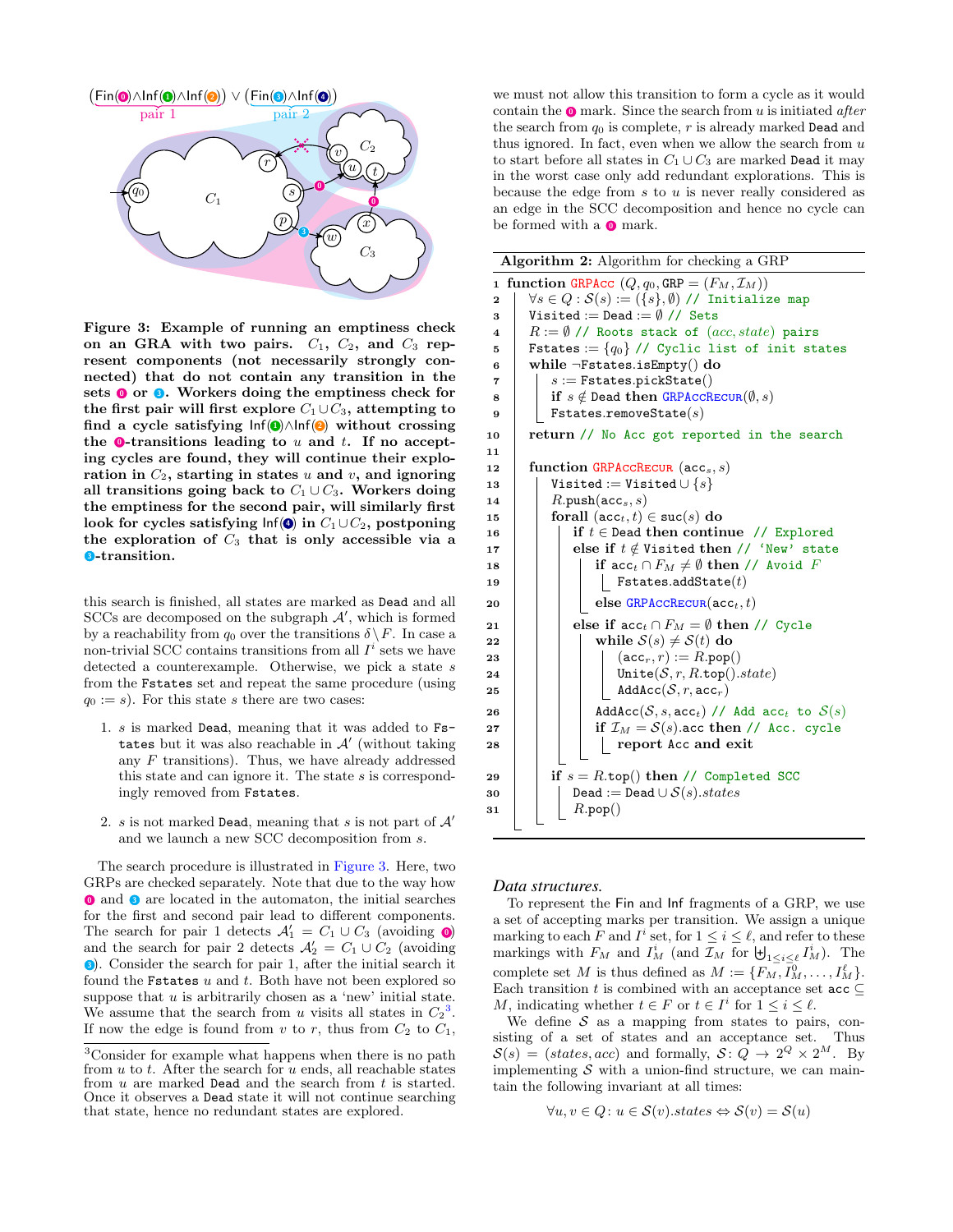This further implies that every state is part of exactly one set of states.  $S$  pairs can be combined using a Unite function. We use an example to illustrate  $S$  and the Unite function. Let  $\mathcal{S}(u) := \{\{u, w\}, \{F_M\}\}\$  and  $\mathcal{S}(v) := \{\{v\}, \{F_M, I_M^1\}\}\$ , we can use the Unite function to combine the two structures. After calling  $\text{Unite}(\mathcal{S}, u, v)$  we have  $\mathcal{S}(u) = \mathcal{S}(v)$  $\{\{u, v, w\}, \{F_M, I_M^{\perp}\}\}\$ , while keeping all other mappings the same. For more details on this structure, we refer to Bloemen et al. [\[5\]](#page-9-15). We use an additional function AddAcc to 'add' (the union of) acceptance marks to the set, thus AddAcc $(S, v, \{I_M^1, I_M^2\})$  will ensure that  $S(v)$ .acc becomes  $\{F_M, I^1_M, I^2_M\}.$ 

The Fstates structure is implemented as a cyclic list that contains all states added to the list (by means of Fstates.addState). Fstates.pickState returns a state from the list, in case the list is nonempty. Finally, states are removed from the list by calling Fstates.removeState. For efficient list containment and to avoid duplicated states from being added, we store the list on top of an array, in which the elements point to each other.

#### *Detailed algorithm.*

The sequential algorithm for checking a GRP is presented in [Algorithm 2.](#page-3-0) First, all data structures are initialized in lines  $2-5$  $2-5$ . Then, the algorithm continuously picks a state s (initially  $q_0$ ) and calls the GRPACCRECUR procedure. After this procedure is finished,  $s$  is removed from the Fstates list and a new state is picked from the list. If the list is empty, we assume that the complete state-space has been visited and since no Acc was reported, we can conclude that no counterexample exists for this GRP and the algorithm returns.

In the GRPACCRECUR procedure, state  $s$  is marked as visited and pushed on top of the  $R$  stack, along with the accompanying acceptance set  $acc_s$  (note that since there is no transition to the initial state, the empty set is given in line [8\)](#page-3-5). The R stack can be regarded as an extension to the roots stack from Dijkstra's SCC algorithm [\[9\]](#page-9-16). All successors of s are considered in lines  $15-28$  $15-28$ . For each successor t we consider three cases:

- $t \in$  Dead (line [16\)](#page-3-8), this implies that t has already been completely explored and can thus be disregarded.
- t is unvisited (lines [17-](#page-3-9)[20\)](#page-3-10), meaning that t has not been encountered yet. If  $t$  is part of the Fin set, we add it to the Fstates list and ignore it for the current search. Otherwise, we recursively search t.
- $\bullet$  *t* is not Dead but it has been visited before (lines  $21-28$  $21-28$ ). This implies that there is some state  $r'$  on the  $R$  stack such that  $t \in \mathcal{S}(r')$  states and hence a cycle can be formed. The algorithm then continuously takes the top two states from the  $R$  stack and unites them together (and adds the acceptance mark) until  $S(s)$  and  $S(t)$ are the same. Finally, the acceptance marks from  $acc<sub>t</sub>$ are added. At line  $27, S(s)$  $27, S(s)$  contains all states on the cycle from s to t and forms a partial SCC.  $S(s)$  is then checked if it contains all Inf acceptance marks. If so, an accepting SCC is found and is reported.

After all successors are explored, the algorithm backtracks. In case s equals the top of the R stack (line  $29$ ), s is the last state of the SCC and the entire SCC is marked as being fully explored by marking it as Dead.

## *Outline of correctness.*

We argue that the GRPAcc algorithm decomposes the GRP automaton in maximal SCCs when defined over the transitions  $\delta \setminus F$  and that it correctly reports accepting cycles; it reports Acc when a reachable SCC contains a transition from each  $I^i$  sets, for  $1 \leq i \leq \ell$ , and no transition from F. Due to the conditions of line [18](#page-3-14) and [21,](#page-3-11) for a transition with  $\mathsf{acc}_t \cap F \neq \emptyset$  it is not possible to start a recursive call with  $acc_t$  (thus  $acc_t$  never appears on the R stack) nor is it possible to call **AddAcc** with  $acc_t$  as an argument. All such transitions are 'avoided' and unvisited successors are added to Fstates. We thus conclude that no  $F$  transition can be contained in any formed SCC.

Because we do allow and explore all other (non- $F$ ) transitions during the search, assuming a correct SCC algorithm, the acceptance set of each SCC cannot be further extended without also having to include an F transition.

Since all states that did not get visited were added to the Fstates list, and each state from this list is eventually picked as an initial state, we argue that the complete state-space has been explored after the algorithm terminates.

#### *Complexity.*

One can observe that every state and transition is visited at most once in the algorithm. The GRPAccRecur procedure will mark a state as visited and will never be called twice for the same state. The bottleneck of the algorithm becomes maintaining the  $S$  structure. From [\[5\]](#page-9-15) we have that the union-find structure (without tracking acceptance marks) causes the complete algorithm to operate in quasilinear time. By assuming that  $|M| (= 1 + \ell)$  is a small constant (which can be assumed in practice), tracking the acceptance can be achieved in constant time per modification to the structure, hence the total time complexity is upper bounded by  $O(|M| \cdot |\delta| \cdot \log(|\delta|))$  for each GRP.

The space complexity is limited by the sizes of the  $R$ ,  $S$ , and Fstates structures.  $R$  may contain up to  $|Q|$  states and acceptance marks in the worst case (by visiting every state in a single path).  $S$  can be implemented as an array of length |Q| of structs that are of constant size, plus  $|M|$  bits for tracking acceptance, and Fstates can be implemented as an array of |Q| elements. In total  $O(|Q| \cdot |M|)$  memory is used.

## *Parallel implementation.*

[Algorithm 2](#page-3-0) can be parallelized by swarming the search instances; by starting multiple worker instances from the initial state and using a randomized successor function to steer the workers towards different parts of the state-space. The GRPAccRecur function can be seen as an extension to the multi-core SCC algorithm from Bloemen et al. [\[5,](#page-9-15) [6\]](#page-9-5). The key to this algorithm is to globally communicate locally detected cycles. This way, multiple workers can cooperatively decompose SCCs. Additionally, (partly) unexplored states in an SCC are tracked globally and once a worker fully explores a state, none of the other workers have to explore this state again. Once all states of an SCC are fully explored, the entire SCC must be fully explored and thus can be marked Dead.

During Unite procedures, the involved parts of the unionfind structure are briefly locked to guarantee correctness. During this locking phase, the acceptance set can be updated atomically without interfering with other parts. This is also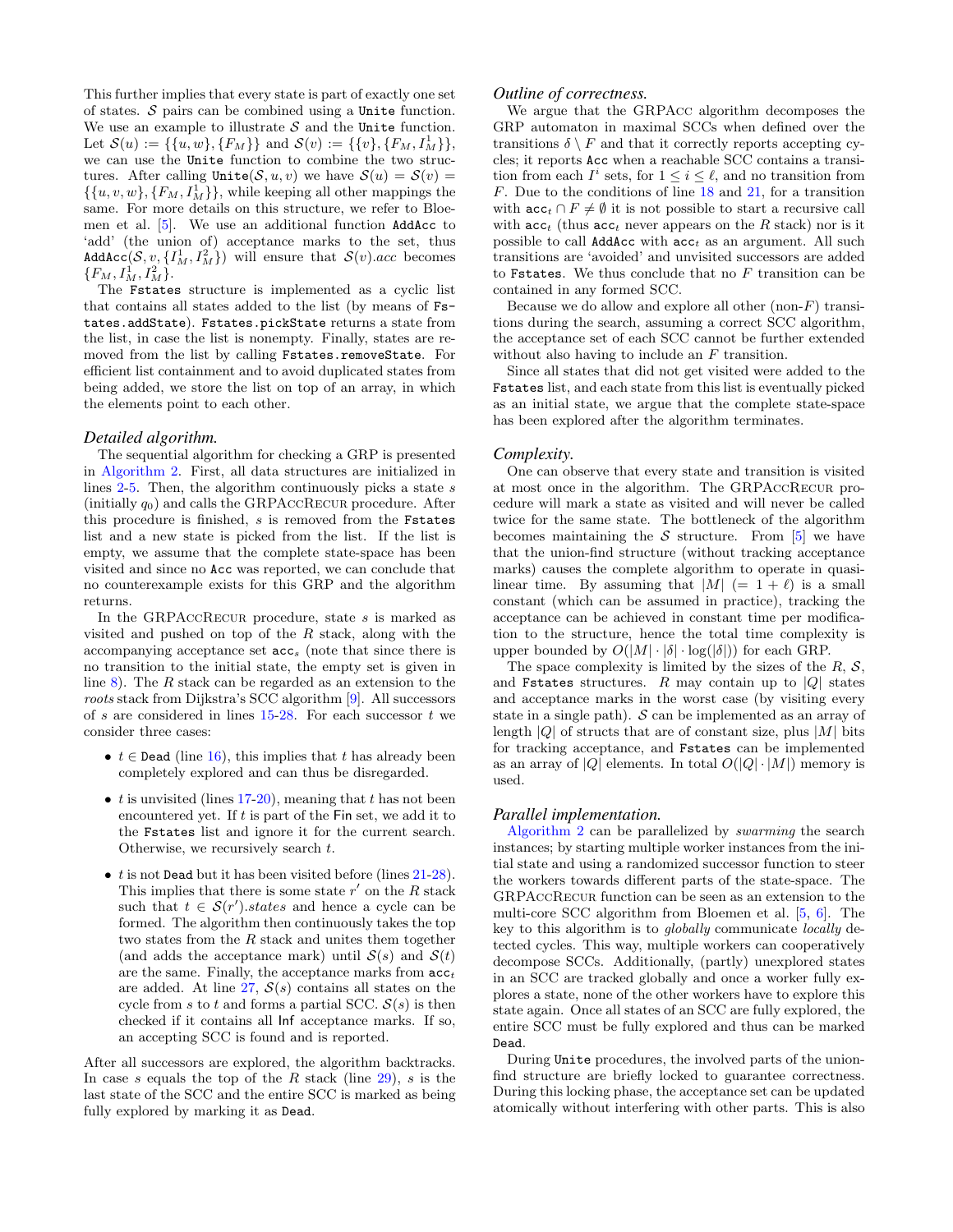implemented in the TGBA checking algorithm from [\[6\]](#page-9-5).

The Fstates list is implemented by using a fine-grained locking mechanism to add states to the list, such that all states remain on the cycle. The reason for implementing Fstates as a cyclic list becomes clear in the next example. Suppose the Fstates list contains two states,  $u$  and  $v$ . To avoid contention, the algorithm attempts to divide the workload by assigning half of the workers to search from  $u$  and the other half to search from  $v$ . Now, assume that  $u$  does not have any successors and a large part of the state-space is reached from  $v$ . If the search from  $u$  completes, we ideally want to let the workers aid in the search from  $v$ . By maintaining Fstates as a cyclic list, without much effort we can check which searches have not been completed yet. The Fstates list is implemented similarly as the cyclic list in the union-find structure, which is discussed in [\[5\]](#page-9-15).

The time complexity of the algorithm is in the worst case increased by a factor  $P$ , for  $P$  workers, since the algorithm tracks a bit per worker instance in the union-find structure. However, in practice we observe an improvement over the sequential implementation. For the same reason the memory complexity is also increased by  $P$ , and additionally every worker contains its own  $R$  stack. Moreover, as mentioned in [Section 3.1,](#page-2-5) if all Rabin pairs are checked simultaneously, the global data structures have to be copied. As a result,  $n$ times more memory is required for these structures, in case there are n Rabin pairs.

# <span id="page-5-0"></span>4. RELATED WORK

#### *Related work on checking Büchi automata.*

Explicit state on-the-fly algorithms for checking can be distinguished in two classes, namely Nested Depth-First Search (NDFS) and SCC-based algorithms [\[26\]](#page-9-1). The advantage of SCC-based algorithms over NDFS is that they can handle *generalized* Büchi automata efficiently.

In a multi-core setting, we consider the CNDFS algorithm [\[14\]](#page-9-3) to be the state-of-the-art NDFS-like algorithm. It is based on swarm verification [\[16\]](#page-9-17) and operates by spawning multiple NDFS instances and globally communicating 'completed' parts of the state-space.

For state-of-the-art multi-core SCC-based algorithms, in prior work we showed that the algorithm from Bloemen et al. [\[6\]](#page-9-5) outperforms other techniques. This technique is also based on swarmed searches, and detected partial SCCs are communicated globally and maintained in a shared structure. Notable related multi-core SCC algorithms are the ones from Renault et al. [\[25\]](#page-9-4) and Lowe [\[23\]](#page-9-18).

## *Related work on checking Rabin automata.*

As mentioned in [Section 1,](#page-0-0) when checking LTL properties for probabilistic systems, the automaton needs to be deterministic [\[3\]](#page-9-7). Chatterjee et al. [\[7\]](#page-9-8) present an algorithm to check deterministic GRA conditions in the context of (offline) probabilistic model checking. The idea is to consider each generalized Rabin pair  $(F_i, \{I_i^1, \ldots, I_i^{l_i}\})$  separately and for each pair: (1) remove the set of states  $F_i$  from the state space, (2) Compute the maximal end-component (MEC) decomposition, and (3) check which MECs have a non-empty intersection with every  $I_i^j$ , for  $j = 1, \ldots, l_i$ . These sets are then used for computing maximal probabilities. The paper reports significant improvements over checking a degeneralized variant of deterministic GRAs. They also present improvements for computing a winning strategy in LTL(F,G) games by using a fixpoint algorithm for generalized Rabin pairs. Our algorithm is different in that it operates on-the-fly and in a multi-core setting.

Wijs [\[28\]](#page-9-11) recently presented a on-the-fly GPU algorithm for checking LTL properties for non-generalized deterministic Rabin automata. Here, the choice for (deterministic) Rabin automata, instead of non-deterministic Büchi automata, is motivated by the observations that it can speed up the successor construction and that it can reduce the state space of the cross-product. He uses a BFS-based search technique, in particular a variation on the heuristic piggybacking search [\[17,](#page-9-2) [15\]](#page-9-19). This approach is incomplete due to situations referred to as shadowing and blocking, but these cases can be detected and resolved with a depth-bounded DFS. Our approach differs in that we allow (generalized) TGRAs and do not require repair procedures.

#### *Related work on checking different automata.*

Emerson and Lei [\[12\]](#page-9-14) show that the emptiness check of an  $\omega$ -automaton with arbitrary acceptance condition is NPcomplete. They also present a polynomial algorithm for the case where the acceptance condition is provided as a disjunction of Streett acceptance conditions. Streett acceptance is the negation of Rabin acceptance, a conjunction of Fin(I)  $\vee$  Inf(F) instances (or equivalent, Inf(I)  $\Rightarrow$  Inf(F)), and Streett acceptance closely relates to fairness checking.

Duret-Lutz et al. [\[11\]](#page-9-20) present a sequential algorithm for checking Streett objectives by performing an SCC decomposition and tracking thresholds to prevent 'rejecting' cycles from occurring in the SCCs. In a multi-core setting, the algorithm by Liu et al. [\[22\]](#page-9-21) performs an initial SCC decomposition and for every SCC a new instance is launched in parallel that ignores certain transitions.

# <span id="page-5-1"></span>5. EXPERIMENTS

## 5.1 Experimental Setup

All experiments were performed on a machine with 4 AMD Opteron<sup>TM</sup> 6376 processors, each with 16 cores, forming a total of 64 cores. There is a total of 512GB memory available. We performed all experiments using 16 cores.

#### *implementation.*

The TGRA checking algorithm is implemented in the LTSmin toolset [\[18\]](#page-9-12). We used several external tools and libraries for generating and parsing the automata:

- Spot v2.3 [\[10\]](#page-9-13), we used the spot tools ltl2tgba for generating TGBAs and autfilt for translating automata to TGRAs (using autfilt --generalizedrabin).
- cpphoafparser  $v0.99.2^4$  $v0.99.2^4$ , we used this library to parse a HOA automaton and create an internal representation for representing automata in LTSmin.
- Rabinizer v3.1 [\[19,](#page-9-9) [13\]](#page-9-10), we used this tool to generate deterministic transition-based generalized Rabin automata.

<span id="page-5-2"></span><sup>4</sup>Available on [http://automata.tools/hoa/cpphoafparser.](http://automata.tools/hoa/cpphoafparser)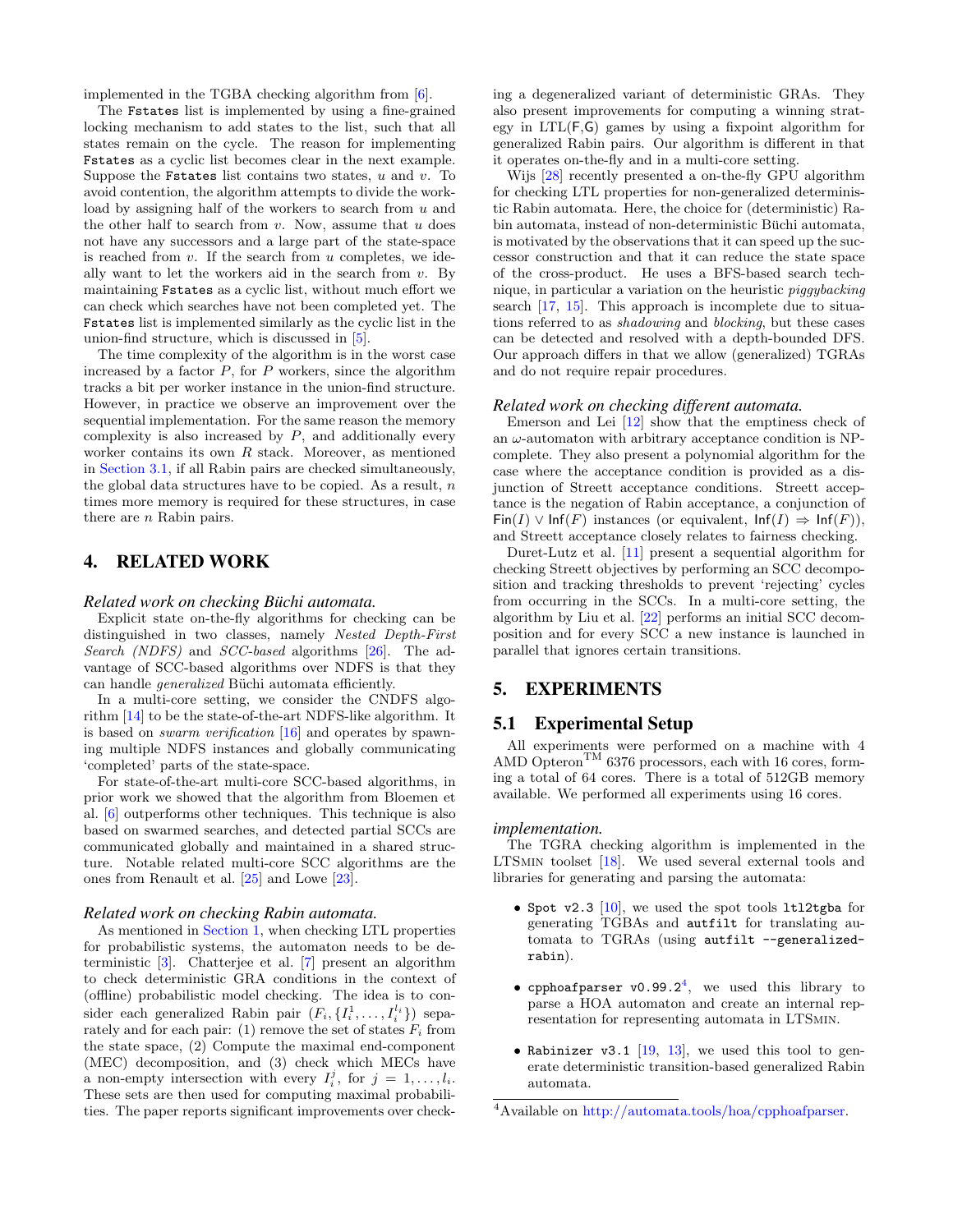- LTL3DRA v0.2.4  $[2]$ , we used this tool to also generate deterministic automata with transition-based generalized Rabin acceptance, but LTL3DRA only supports a subset of LTL, called LTL $\GUX$  in [\[4\]](#page-9-22), which is slightly stricter than the set of LTL formulas where no until (U) operator may occur in the scope of any *always*  $(G)$ operator.
- LTL3HOA  $v1.0.1<sup>5</sup>$  $v1.0.1<sup>5</sup>$  $v1.0.1<sup>5</sup>$ , we used this tool to generate nondeterministic automata with an arbitrary complex transition-based acceptance. We used autfilt - generalized-rabin to translate these automata to TGRAs.

We used the algorithm from Bloemen et al. [\[6\]](#page-9-5) to model check TGBAs, and used the algorithm presented in this paper for checking TGRAs, both are implemented in LTSmin. The algorithms make use of LTSmin's internal shared hash tables [\[21\]](#page-9-23), and the same randomized successor distribution method is used throughout. The shared hash table is initialized to store up to  $2^{28}$  states.

#### *Experiments.*

We took models and LTL formulas from the 2015 Model Checking Contest [\[20\]](#page-9-24). We restricted this set of over 44,000 pairs of models and formulas to those that do not describe obligation properties  $[24]$  because using non-Büchi acceptance cannot help producing smaller automata on this class. This selection is further reduced by selecting only the instances where the 'TGRA generators' (LTL3DRA, Rabinizer 3 and LTL3HOA) create TGRAs with at least one non-empty Fin set. Otherwise, a GRP is the same as a TGBA, and hence the TGBA emptiness check could be used instead. For this selection, we report results on the experiments (80 in total) for which the time to model check using the TGBA checking algorithm is between 1 second and 10 minutes. We remark that this selection is in favor of the TGBA checking algorithm, since all timeouts and memory errors were filtered out automatically.

For each pair of model M and formula  $\varphi$  we solved the model checking task  $\mathscr{L}(M \otimes A_{\neg \varphi}) = \emptyset$  using 5 configurations that were repeated 10 times. The configurations were: ltl2tgba using the TGBA checking algorithm, LTL3DRA, Rabinizer 3, LTL3HOA translated to TGRA, and ltl2tgba translated to a TGRA, where the latter four cases used the TGRA checking algorithm introduced in this paper. Every task was run with a timeout of 10 minutes. In total the experiments took approximately 5 days to complete.

All our results and means to reproduce the results are available on [https://github.com/utwente-fmt/Rabin-](https://github.com/utwente-fmt/Rabin-SPIN2017)[SPIN2017.](https://github.com/utwente-fmt/Rabin-SPIN2017)

# 5.2 Main results

The main results of the experiments are presented in [Fig](#page-7-0)[ure 4](#page-7-0) and are summarized in [Table 1.](#page-7-1) One thing to note is that the results are presented on a log-log scale. The (16-core) experiments for the TGBA checking algorithm are provided on the x-axis and the results for the four GRP checking experiments are given on the y-axis. The time for each experiment was repeated 10 times and averaged. All TGRAs are checked by considering each GRP sequentially, i.e., all workers are assigned to the first GRP and continue to the second pair (if there is one) when the first GRP is fully explored.

We encountered a couple of errors in the experiments. There were two instances that resulted in a memory error, meaning that too much memory was allocated during the model checking procedure. These errors only occurred for the TGRA checks and were caused by the additional allocation of the Fstates data structure. There are also two instances that resulted in timeouts for some of the configurations. These both contain counterexamples and suggest that having Fin acceptance instead of only Inf can sometimes lead to bad performance for the TGRA checking algorithm.

#### *Comparison with Rabinizer 3 and LTL3DRA.*

We observe that most of the results for Rabinizer 3 and LTL3DRA (and to some extent also LTL3HOA) are similar to each other. This could be explained by the fact that both translators produce (deterministic) GRAs that likely do not differ much. We observe that on average, in [Table 1,](#page-7-1) the TGBA checking algorithm performs 37% faster when compared to Rabinizer 3 and 49% faster when compared to LTL3DRA. We highlight a couple of instances.

Arguable the worst performing model is the one at  $(x,y)$ position (119,503) in the top-right scatter plot, meaning that the GRA checking algorithm took 503 seconds to complete, while the TGBA checking algorithm performed 4.2 times faster. The corresponding TGBA consists of 1 acceptance set and the GRA is a single pair with a nonempty Fin set and no Inf sets (i.e., a co-Büchi automaton). On further analysis we find that the GRA even contains fewer transitions, namely  $1.05 \cdot 10^9$  compared to  $1.23 \cdot 10^9$  of the TGBA. However, over 15% of the transitions in the GRA are part of the Fin set. As a result, the performance deficit is likely caused by the overhead of maintaining the Fstates in the algorithm. This instance can be found in the comparisons with Rabinizer 3 and LTL3HOA as well, with similar results.

A better instance is the one at (9.2,6.5) in the top-right scatter plot. In this case, we also have a TGBA with 1 acceptance set and a GRA that equals a co-Buchi automaton. While we again have that the number of Fstates forms a significant part of the total number of transitions (15%), the difference here is that the total number of transitions is much smaller. In total, the TGBA has  $1.4 \cdot 10^6$  transitions and the GRA has  $0.6 \cdot 10^6$  transitions. This significant difference with the previous instance is explained by the combination of a costly successor function and the checking times are also reduced by at least a factor of 10. We argue that the GRA checking algorithm takes advantage of the reduced statespace in this instance to outperform the TGBA checking algorithm.

## *Comparison with LTL3HOA.*

We consider a comparison with the automata produced by LTL3HOA different from the previous two discussed configurations, since LTL3HOA produces automata with a generic acceptance that are not necessarily deterministic. We observed that Fin sets are more often found in TGBAs created from the LTL3HOA instances compared to those from the LTL-to-GRA translators, hence there are more experiments shown in the scatter plot.

The results show instances that perform very poorly compared to the TGBA checking algorithm, but there are also cases, especially counterexamples, that are solved much

<span id="page-6-0"></span><sup>5</sup>Available on [https://github.com/jurajmajor/ltl3hoa.](https://github.com/jurajmajor/ltl3hoa)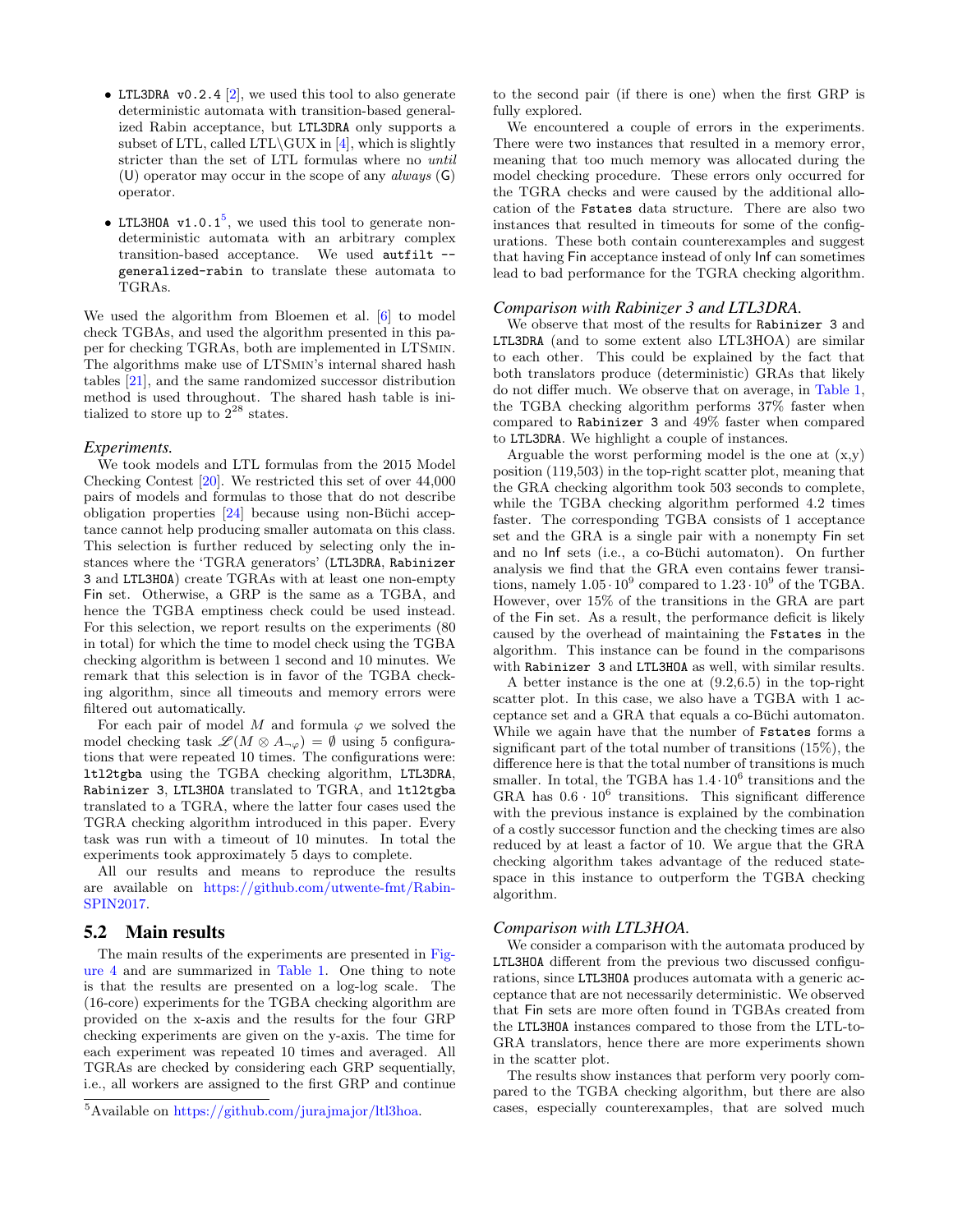<span id="page-7-1"></span>Table 1: Comparison of the geometric mean execution times (in seconds). The numbers between parentheses denote how many times faster the TGBA checking algorithm is compared to the other configuration. We only used the times from experiments that were checked in all configurations (25 in total, of which 2 counterexamples).

|                                                                                       | LTL3H0A                                                                  | LTL3DRA | Rabinizer 3 | TGBA-TGRA                                                         | TGBA |
|---------------------------------------------------------------------------------------|--------------------------------------------------------------------------|---------|-------------|-------------------------------------------------------------------|------|
| Counterexample                                                                        | $\parallel$ 8.40 (5.42)   8.04 (5.19)   2.83 (1.83)   1.63 (1.05)   1.55 |         |             |                                                                   |      |
| No counterexample    12.91 (1.33)   12.99 (1.33)   12.96 (1.33)   10.08 (1.04)   9.73 |                                                                          |         |             |                                                                   |      |
| $_{\rm Total}$                                                                        |                                                                          |         |             | $12.47$ (1.48)   12.50 (1.49)   11.48 (1.37)   8.71 (1.04)   8.40 |      |



<span id="page-7-0"></span>Figure 4: Time (in seconds) comparisons of the TGBA (x-axis) and the TGRA emptiness checks (y-axis), for various LTL to TGRA translations. Each point represents the time to perform an emptiness check using 16 cores, averaged over 10 runs. The TGRA algorithm performed faster for instances below the x=y line.

faster by the GRA checking algorithm when the LTL3HOA automaton is used.

One remarkable instance is the one at (48,8) in the topleft scatter plot. The corresponding TGBA is a single-state automaton with one acceptance set, and the GRA is a singlestate automaton with two pairs; one pair with a nonempty Fin set, and the other pair is equal to the TGBA. The GRA checking algorithm detects the counterexample while still searching in the first pair (the second pair is never considered), thus the co-Büchi acceptance leads to a  $6$  time improvement. The TGRA algorithm visits  $59 \cdot 10^6$  unique

transitions, which is 12% of what the TGBA algorithm explores. Only 3% of the transitions were part of the Fin set.

The result at  $(1,19)$  in the top-left scatter plot is an instance where the TGRA algorithm performs significantly worse compared to the TGBA checking algorithm. This is (also) an instance where the TGRA equals a TcBA. One difference with the previous instance is that here, 30% of the transitions are part of the Fin set. This result suggests that Fin sets are only advantageous when a small fraction of the transitions in the product are part of a Fin set.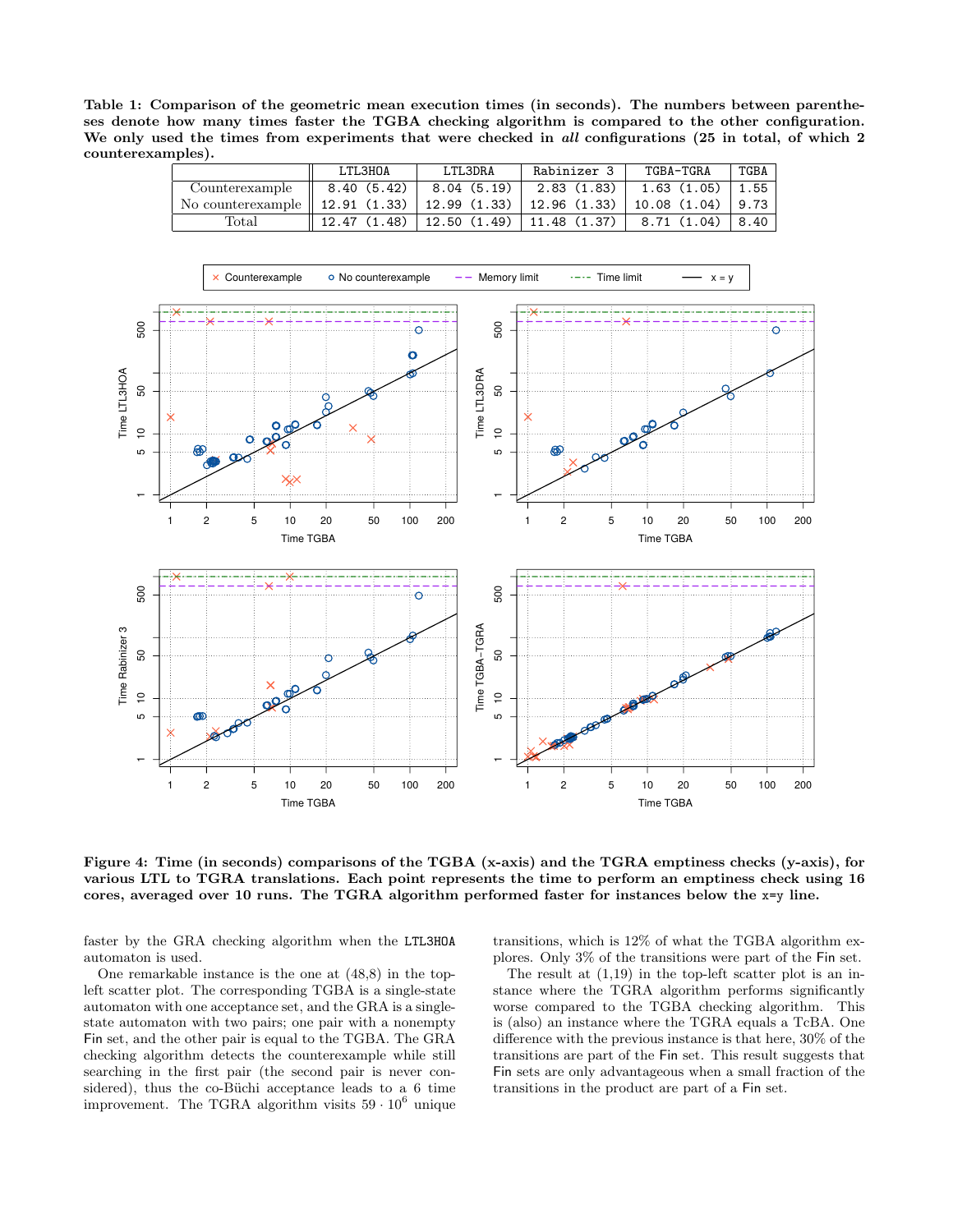<span id="page-8-3"></span>Table 2: Geometric mean sizes of the automata and products. |Aut| denotes the number of states in the LTL automaton, |Pairs| the number of GRPs in the TGRA, and |States| and |Trans| provide the sizes of the product automaton. We only used the data from experiments that did not contain a counterexample and were checked in all configurations (23 in total).

|             | Aut  | Pairs | States                       | Trans                        |
|-------------|------|-------|------------------------------|------------------------------|
| LTL3H0A     | 1.06 | 1.00  | $1.80 \cdot 10^{6}$          | 8.72 $\cdot$ 10 $^{6}$       |
| LTL3DRA     | 1.05 | 1.03  | 1.79 $\cdot$ 10 <sup>6</sup> | 8.74 $\cdot$ 10 $^6$         |
| Rabinizer 3 | 1.64 | 1.03  | 1.79 $\cdot$ 10 <sup>6</sup> | 8.74 $\cdot$ 10 <sup>6</sup> |
| TGBA-TGRA   | 2.08 | 1.00  | $2.26 \cdot 10^6$            | $11.88 \cdot 10^6$           |
| TGBA        | 2.08 | 1.00  | $2.26 \cdot 10^6$            | $11.88 \cdot 10^6$           |

# *Cross-validation with TGBA seen as TGRA.*

Since any TGBA can be trivially rewritten into a TGRA with an empty Fin set, we can use this to cross-validate our algorithm. The bottom-right scatter plot of [Figure 4](#page-7-0) shows the results for this comparison. Aside from one memory error (caused by unnecessarily allocating the data structure for Fstates, since there are no Fin sets), there are hardly any differences in the model checking times. It is not too surprising that the results are almost equal, since the TGRA checking algorithm does not have to track any Fstates as there are no Fin transitions in a TGBA. This means that the algorithm reduces to an SCC decomposition that tracks the acceptance marks, which is almost equal to the TGBA checking algorithm that we used to compare with.

We can (and should) avoid allocating memory for the  $Fs$ tates data structure in case there are no Fin sets in the GRA. Then, this TGRA emptiness check can be used instead of the TGBA emptiness check as there is no reason to keep both algorithms if they perform equally.

# 5.3 Additional results

## *Sizes of the automata and products.*

[Table 2](#page-8-3) summarizes information on the state-spaces from the experiments that do not contain a counterexample (thus the complete state-space is explored). One can see that the number of states in the automata is, on average, smaller for all GRAs (disregarding TGBA-TGRA) compared to TGBA and the automaton is approximately half the size of that of a TGBA for LTL3HOA and LTL3DRA. If we look at the mean state-space of the product, the sizes for the three GRAs are practically equal. From the Rabinizer 3 case we observe that a larger |Aut| does not necessarily result in a larger number of states in the product. Also, the number of GRPs per GRA is almost always equal to one.

We further notice that the product size differs significantly from the GRAs and TGBA. The TGBA products contain approximately 26% more states and 35% more transitions. These numbers suggest that if the GRA checking algorithm would be improved to be (almost) as efficient as a TGBA checking one, there would be no reason to keep using TGBAs instead of TGRAs.

## *Checking GRPs in parallel.*

In a number of cases we observe that the GRA consists of 2 GRPs (we have not encountered an instance that contained more than two pairs). In [Section 3.1](#page-2-5) we suggested that these pairs could be checked in parallel instead of sequentially. We performed experiments to compare the two. In the case for products without counterexamples, there was no observable difference. In case there were counterexamples, the results varied more, but there does not seem to be a clear winner. Because the 'parallel' version does allocate significantly more memory (the memory consumption was almost doubled), we prefer checking the GRPs sequentially. Future work that checks more complicated GRAs may suggest reasons for choosing the alternative approach.

#### *Scalability.*

From [\[5,](#page-9-15) [6\]](#page-9-5) we have that the TGBA checking algorithm achieves good scalability when increasing the number of workers, at least up to 64 cores. Initial experiments for the TGRA checking algorithm showed similar improvements, but the performance improvement starts to drop when increasing beyond 16 cores. The bottleneck of the algorithm is most likely caused by inserting and selecting states from the Fstates list. Future work could investigate whether the Fstates list can be further improved, or point out whether the bottleneck is a structural problem in the algorithm.

# <span id="page-8-2"></span>6. CONCLUSION

We introduced a multi-core, on-the-fly algorithm for explicit checking of emptiness on TGRAs. We showed that the algorithm is efficient in the sense that every state and transition only has to be visited once and reduces to an SCC decomposition in case there are no Fin sets in the TGRA.

Experiments show that, in general, a TGBA checking algorithm outperforms our new algorithm. This seems to be true in particular for cases where a large proportion of the product state-space is part of a Fin set for the TGRA.

Our experiments do suggest that using TGRAs for emptiness checks is advantageous in some scenarios. The product state-space for a TGRA is on average smaller than that of a TGBA. The results also suggest, presumably as a consequence, that our algorithm can outperform a TGBA checking algorithm if the successor computation procedure is a costly operation. The TGRA checking algorithm also seems beneficial in instances where only a small fraction of the state-space is part of a Fin set. Finally, the TGRA checking algorithm can be used as a replacement for a TGBA checking one, since the performance on checking TGBAs is practically equal.

Future work includes further improving the TGRA checking algorithm (there are several variations possible), performing additional experiments, and comparing this technique (in different contexts) with related work. Perhaps a preprocessing step could suggest when the algorithm should be applied on a TGRA and when on a TGBA.

# *Acknowledgements.*

This work is supported by the 3TU.BSR project.

# 7. REFERENCES

- <span id="page-8-1"></span>[1] T. Babiak, F. Blahoudek, A. Duret-Lutz, J. Klein, J. Křetínský, D. Müller, D. Parker, and J. Strejček. The Hanoi Omega-Automata Format. In Proc. of  $CAV'15$ , vol. 9206 of  $LNCS$ , pp. 479-486. Springer.
- <span id="page-8-0"></span>[2] T. Babiak, F. Blahoudek, M. Křetínský, and J. Strejček. Effective Translation of LTL to